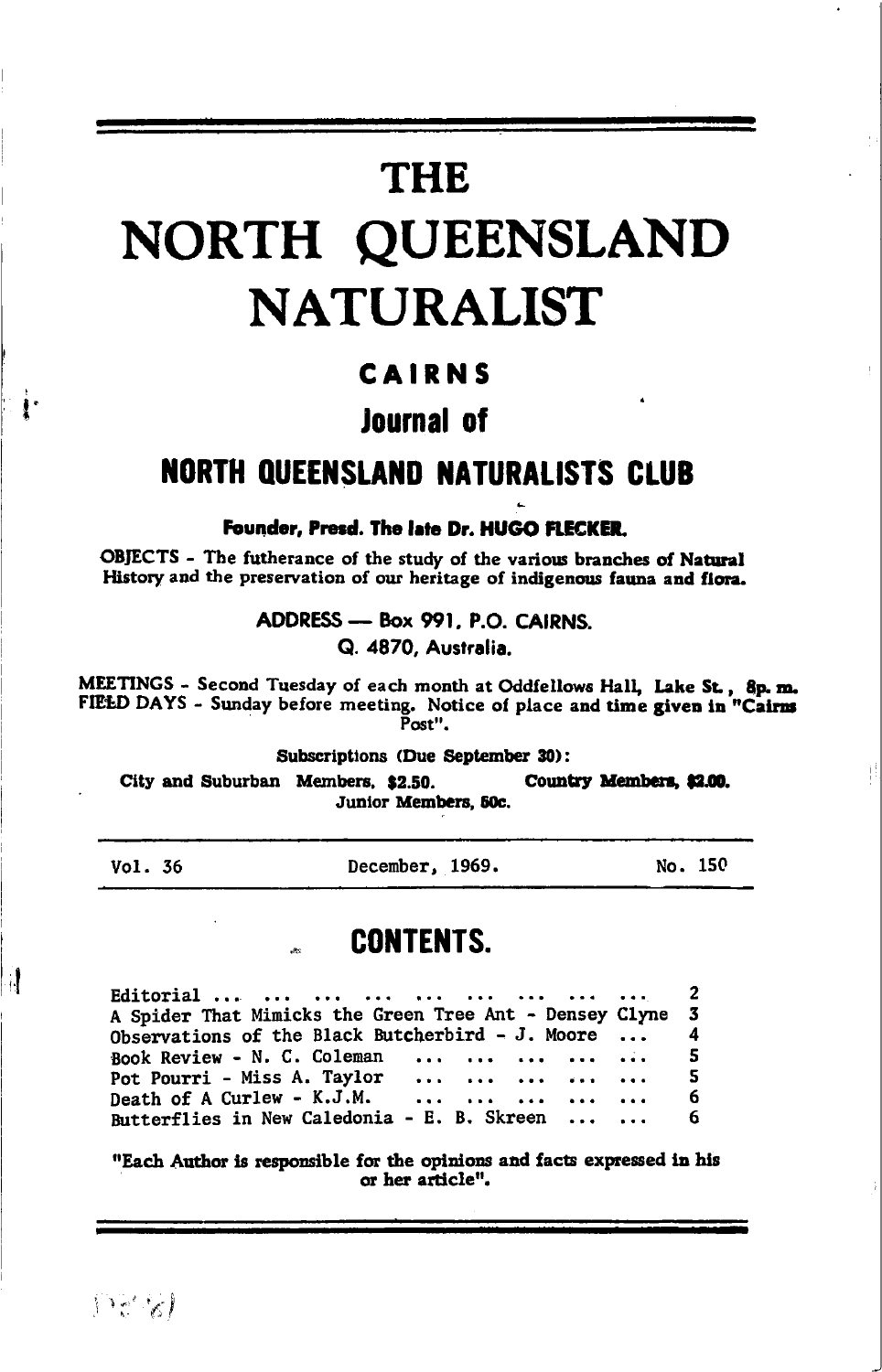Club Officers -- September 30, 1969 to September 30, 1970.

President: A. J. CASSELS, Esq.

Hon. Secretary: Mrs. M. L. CASSELS. Hon. Treasurer: Mr. G. AYRES.

Editor: Miss J. MORRIS.

#### **EDITORIAL**

Another year is ending, dry now and hazard with smoke. However, some most frequently burnt hillsides around Cairns have been spared this year (to date). It is encouraging to think that more people are becoming more consciously careful. The Cairns District Fire Prevention League has achieved the appointnent of <sup>a</sup> Rural Fires Officer to this district, and the regular dry-season burning of coastal ranges, which was so carelessly or so helplessly accepted as inevitable, may yet prove to be almost completely preventabLe.

Recently fomed branches of the Wildlife Preseruation Society and the Littoral Society in North Queensland are other welcone signs that nore people in the North are beconing actively concerned about the steering, brakes and exhaust fumes of that monstrous vehicle called Development. We wish them well and look forward to co-operating with then wherever interests overlap.

Early this century a narket was discovered abroad for koala skins. The slaughter reached a peak in 1924 when more than two million skins were exported, mostly to America. By 1927 this trade, combined with bushfires and expanding settlement, had reduced koala numbers to an estimated 10% of the original in Eastern<br>states, while in South Australia they had been exterminated. Yet states, while in South Australia they had been exterminated. a last open season was allowed in Queensland in 1927, during which more than 500,000 koalas were killed, before public opinion forced the Government to pass protection laws. Even then some illegal trade in skins continued until President Hoover in 1930 banned the inportation of koala skins into the United States. An epidenic disease has also taken its to1l at intervals but, adequately Protected from exploitation for money, the koala now seems safe from extinction (barring excessive bushfires and land clearing).

Even the most stringent precautions may leave our Government little time for second thoughts if an "open season" is allowed on the Reef for nineral. exploitation. Here nany thousands of interdependant forns of life are at stake, all subject to currents, tides winds and cyclones which can never be regulated by Government lease or licence of "limited" areas.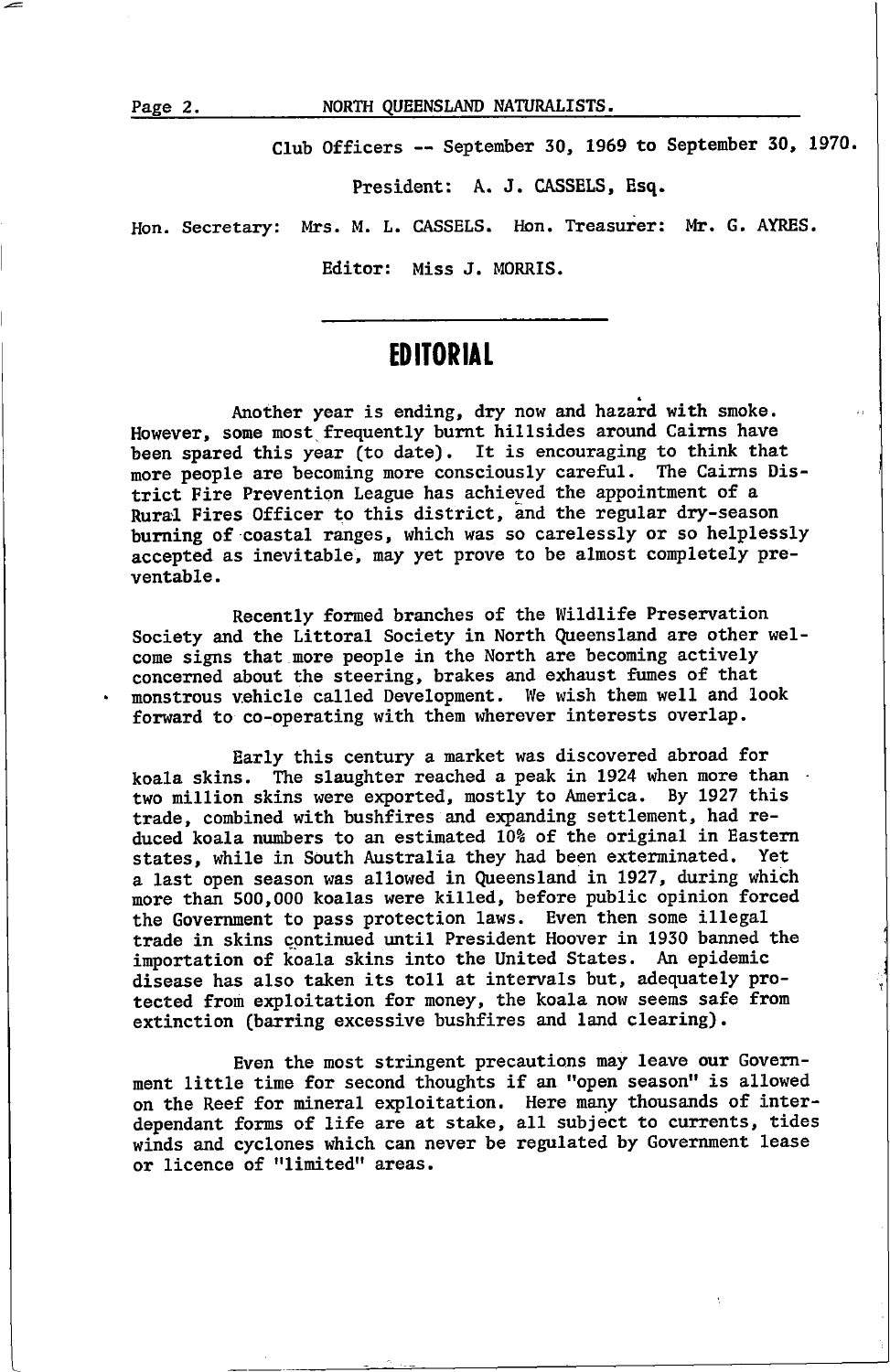## A SPIDER THAT MIMICKS THE GREEN TREE ANT

Most residents of North Queenslaad, and other tropical areas of Australia, are familiar with the Green Tree Ant (Decophylla snaragdina) and with the ingenious way in which a colony of these ants will 'stitch' living leaves together to make a hollow nest in a tree or shrub.

But I wonder how many people - even keen amateur natura-<br> lists - have seen the spider (Amyciaea albomaculata) that mimicks<br>it. This little spider has no common name, and the Latin one is quite a nouthful. So, too, is the nane I have given it - Ihe Green-Tree-Ant-Minicking Spider - but perhaps ny nouthful. can be nore readily swallowed!

I first cane across these spiders in a paperbark swamp in a Cairns suburb during a night walk with a torch.  $\overline{\cdot}$  wasn't looking for anything in particular, and didn't need to. Every leaf and every tree and the spaces between, and the ground, had something to offer. I had something to offer, too - blood! The mosquitos never had it so good - a barelegged fenale, thin-skinned fron a sunless southern winter, at large in their territory. But it was a small price to pay.

Close to a column of Green Tree Ants moving up and down the branch of a prickly shrub, and a foot or so away fron then, ny torch bean caught what Looked Like a pair of ants clinging to each other, suspended fron a few inches of spider sitk. A closer look showed that while one was certainly an ant, the other, instead of having six legs and authree-segmented body, had eight legs and only two body segments. It was a spider. And it held the quiescent Green Tree Ant firmly in its jaws. I took some close-up flashlight photos and then captured the two specinens.

Having found one spider and 'got my eye in', I located two or three more, all fairly close to ant trails, but never on the actual twig or branch that the ants thenselves were using.

The G.T.A.M.Spider (it was too much of a mouthful after all!) is about the same size as the ant it mimicks and apparently preys on. The general colour is a light, translucent green like the ant, though the front segment of the body (the cephalothorax or prosoma) has an orange tinge. The abdomen is green with an irregular pattern of small white spots on top, and, towards the rear, a pair of dark, oval patches.

The first thing you notice is that fron behind, because of its pointed abdonen and the dark reyet patches, the spider looks like the front end of the ant. But to make assurance doubly sure, it also looks like the ant from in front, because it has a habit of waving the first pair of legs above its head like an insect's antennae! The legs are yellowish and light green, and the first two pairs are nuch Longer than the others.

The physical points of resemblance are noticeable even<br>in a dead spider, but in a living one, besides the habit mentioned above, there are certain behaviour traits that emphasize the ninicry.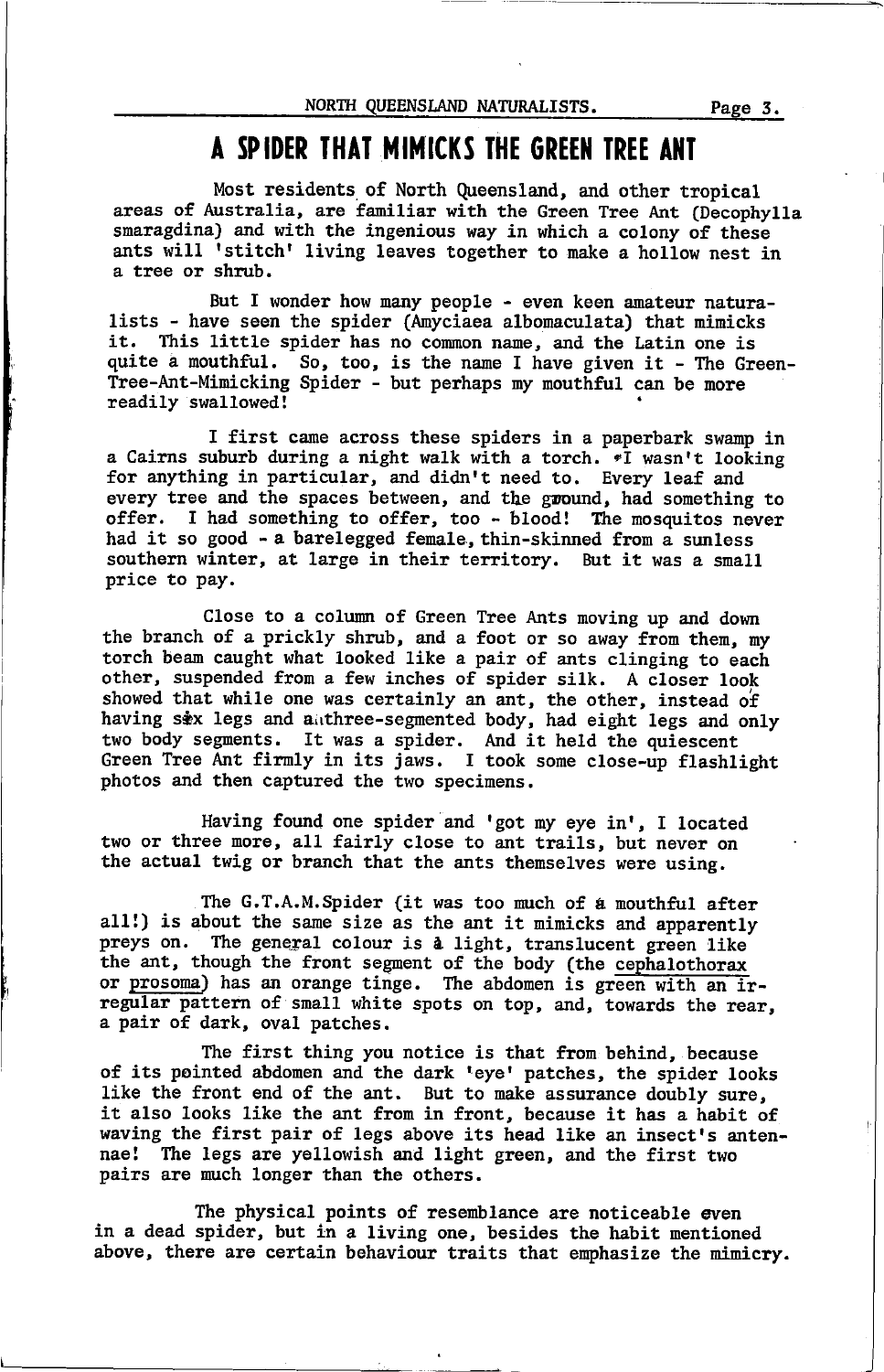NORTH QUEENSLAND NATURALISTS.

For instance, the spider is very active when it is not actually in ambush, and moves with the purposeful brisk jerky motion of a foraging ant. The legs are not laterigrade (flattened and curved forward) like those of many of its close relatives; and it moves forwards not sideways.

When the spider is in ambush, no doubt waiting for a straying ant to come and 'investigate' it as a possible food supply for the colony, it hangs on a short thread of silk by the third pair of legs - upside down, of course. The first two pairs of legs - the long ones - are held stiffly together on either side, at right angles to the spider, each pair bent together in a slight curve.

A spider which is moving about will stop occasionally and go through a sequence of delightful, rhythmical movements with its first four legs. These are raised by a series of jerks until the patellas or knee-joints of each pair almost meet over the spider's back. Then with the same jerking movements they are thrown out sideways, and drawn upwards again, or finally lowered. During the movements, the legs also appear to 'shiver' slightly in a lateral direction.

Although the paired legs on either side move in unison with each other, the two pairs of legs may move slightly out of phase, the second pair reaching their highest point while the first pair is being lowered. The reason for these movements is one of the many mysteries waiting to be solved by some keen field naturalist.

I found seven of these spiders in the swamp, all of them females, and would be interested to know if any member of the Society have been lucky enough to find the males, or have anything to add to my own observations of these interesting spiders. Densey Clyne.

# OBSERVATIONS OF THE BLACK BUTCHERBIRD

The following observations of the Black Butcherbird (Cracticus quoyi) were first made as a boy, exploring an area of dense rainforest near the family home at Smithfield. Butcherbirds were plentiful in this area and many nests were found. The clutch of eggs varied from two to four. Fledglings seen were all brown (although Cayley in "What Bird Is That?" states that both the black and the brown phase often occur in the same brood). Young birds in their first moult were discovered secreting themselves in dense undergrowth in the scrub, always near water; they could not fly very well while moulting for the complete plumage was changed within a fortnight to three weeks. When they emerged from hiding they were fully attired in black.

Many people, quoting Cayley, have disputed these obser-However, wife and friends have now seen for themselves a vations. brown Black Butcherbird change to the black. About two years ago a butcherbird nest with four eggs in it was noticed near the newly

Page 4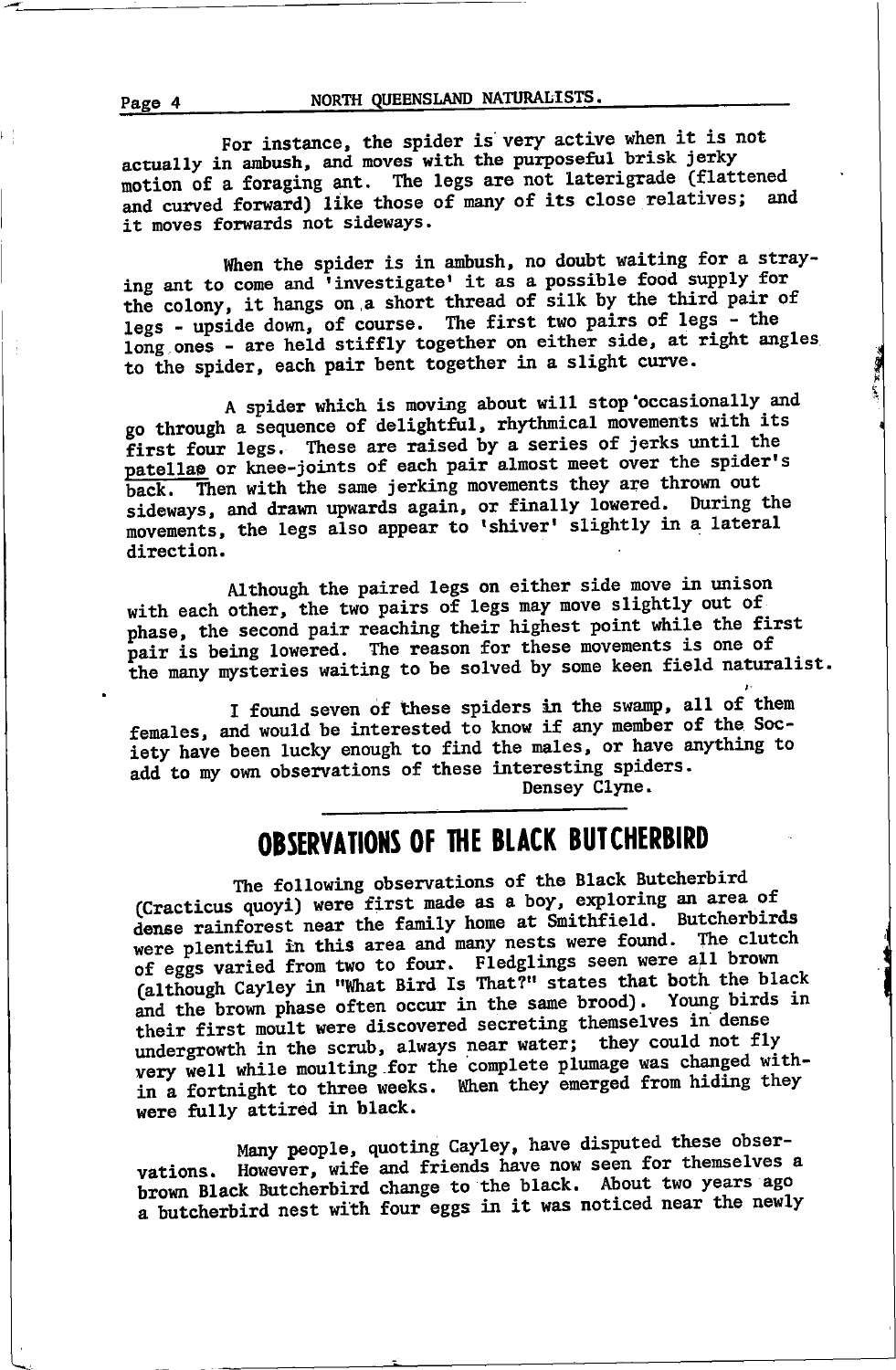NORTH QUEENSLAND NATURALISTS. Page 5.

extended Martyn Street cenetry. A few days Later, two alnost naked nestlings were found on the ground below, covered in green ants. They were taken to two homes and successfully reared on a diet of oatmeaL nixed with nilk and water, graduating to meat, fruit and insects. Both, when fledged, were brown. When nearly a year old, one bird was fed an obviously sickly grasshopper and within a few hours this bird died - of insecticide poisoning. The other continued to thrive. First sign of its colour change was the appearance of black feathers on the back of its head and back. 0ther feathers then were rapidly shed and replaced, and within three weeks the change was conplete. This handsone black Black Butcherbird continues to be a nost conpanionable pet, and proof to all doubters of sone little known facts about its species.

J. Moore, Edge Hill.

# **BOOK REVIEW**

A GUIDE TO AUSTRALIAN SPIDERS, by Densey Clyne. Published by Thomas Nelson Ltd., 403 George Street, Sydney, 2000.

A well illustrated and detailed work on Australian Spiders with keys for the identification of the nost conmon families. The chapter on silk and the spider's way of life is one of absorbing interest, and the details of spider form, colour and nating behaviour, shown in the numerous colour photographs, should help dispel fear and dislike of a most useful order of animals that are always interesting, often beautiful, sometimes bizarre.

N. C. Colenan.

#### POT POURRI

From Miss A. Taylor, now settled at Manganui, New Zealand, has come a leaflet describing Kapiti Island Bird Sanctuary in Cook Strait, just off the west coast of North Island, New Zealand. About 1822 Kapiti Island was settled by a Maori tribe who traded with the seven whaLing stations established around the island. By 1840, whaling had declined, most of the Maoris had noved to the mainland and farming became the main industry. Before long about half the island was. clear of forest. Sheep, cattle, goats, pigs, deer, opossums, cats and rats were introduced. An Act of 1897 restricted the sale of Land but faming continued on the Crown Land for nany years.' However, concerted efforts removed nost of the wild aninals, rats and opposuns renaining. Today Kapiti is a bird sanctuary inhabited by many species which are becoming uncommon on the mainland. Among the forest birds are the kaka, parakeet, tui, bellbird, weka ... Many species of water birds frequent the coast and the Okupe Lagoon. The forests are regenerating. Kanuka stands cover nearly 1500 acres, interspersed with pockets of kohekohe forest on rocky ground. Some time in the past fire swept the whole island. The old forest it destroyed contained many large rata trees, mostly terrestrial, forms only a minor part of the present forest but rata flowers are still an important food source for the nectar feeding birds. Tawa stands are not very extensive but will increase as the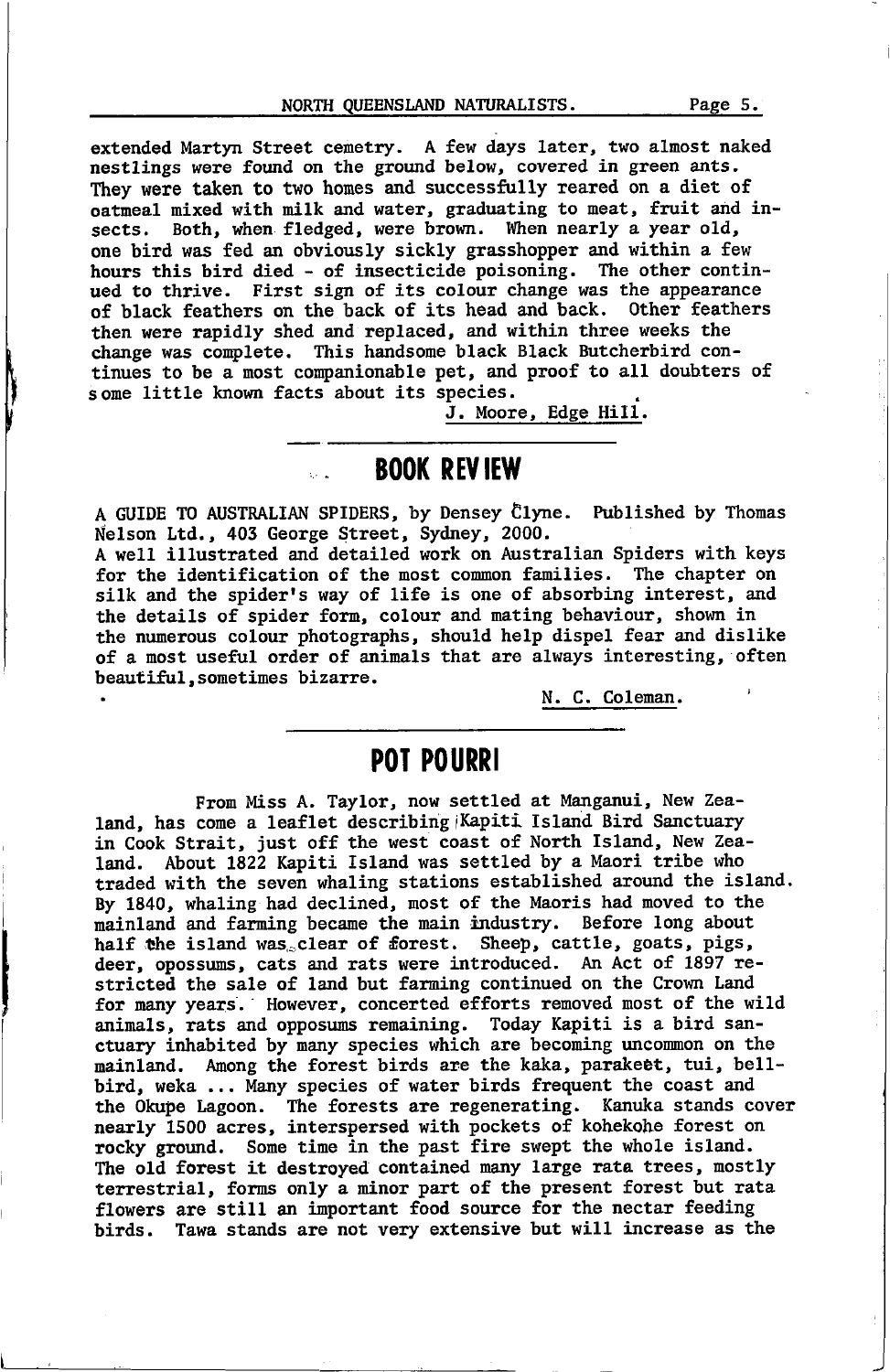Page 6. NORTH QUEENSLAND NATURALISTS.

vegetation becones older.

Quoted freeLy fron leaflet prepared by A. E. Esler for Dept. of Lands and Survey, Wellington, 1967.

-----000-----

#### DEATH OF A CURLEW

Today in an Edge Hill garden a curlew died - a slow painful death, presumably caused by pesticide poisoning. Primary Industries Departnent officer advised that, because of their residual properties the use of D.D.T. and sinilar insecticides is now banned on poultry farms, but they may still be used elsewhere. If large numbers of birds in an area were dying, his Department would then investigate to find the cause. However the death of one curlew was not of serious interest.

K.J.M.

### BUITERFLIES IN NEW CALEDONIA

The island of New Caledonia is about 250 miles long and 30 miles wide with a chain of forest-clad mountains dividing it in two halves: West and East. Ihe northern part of the West consists . mostly of grassy hills used for cattle breeding, wwhile the southern part is almost barren with one of the world's biggest nickel deposits. The coast has hundreds of deeply cut bays and small islands. The Eastern half, covered by dense rain forest with Sumatra deer and wild pigs, is cut by numerous rivers and lagoons and edged with gleaming white coral beaches. Coral reefs encircle the whole island, so there is no surf,,but an aburdance of fish of nany kinds. The tenperature is about 80° all year round.

New Caledonians are Melanesian, friendly and easy-going. The majority still continue their tribal life in small villages on the jungle-tlad East coast, with the local chief as authority. The work force necessary for the nickel mines had to be brought from abroad, mainly from New Hebrides and Indonesia. But there is no racial. problen, as all consider themselves French and freely nix together. Life, even in Noumea, is leisurely, with three hours of siesta from 11 to 2, during which shops are closed and streets empty. Bars, cafes and small shops are open every night and on Sundays as the custon requires.

The najor part of any New Caledonian forest consists of bush-like "Niaouli" trees, Melaleuca leucadendron, which belongs to the Eucalypt family but looks more like a mimosa. Lantana is the next most prevalent plant. The rainforest includes banians and fern trees, with the Cocos palm on the sea shore. Much of the jungle is now being cut for coffee plantations.

About 60 miles south of Noumea is the beautiful Island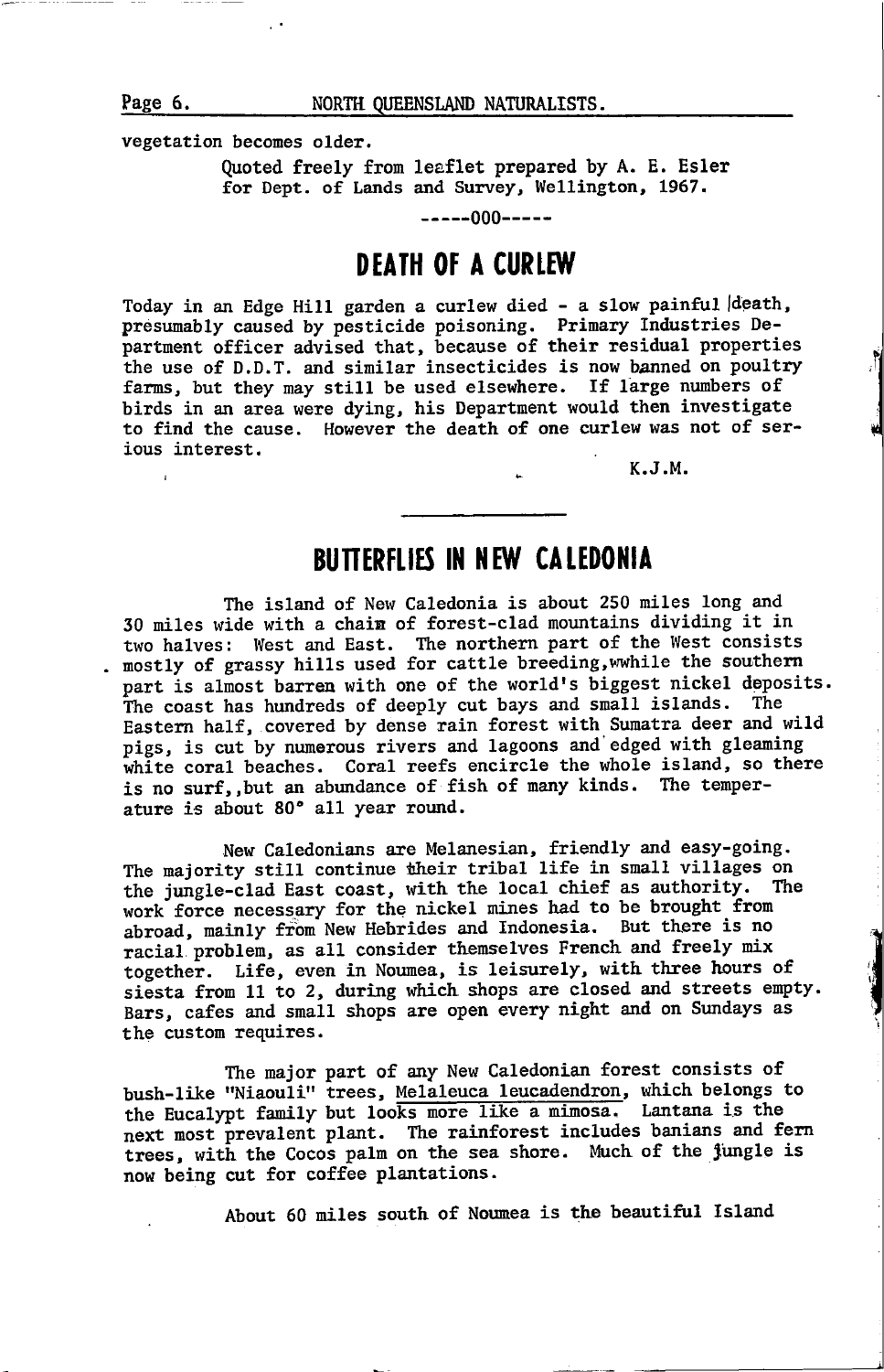$\mathbf{L}$ 

of Pines, owing its name to the abundant tall pines, Araucaria columnaria.

I had been told that there were few butterflies in New Caledonia, so arranged my trip as a tourist. Therefore my hunting was limited to a few days on the East Coast, to the vicinity of Noumea and to the Island of Pines. Here I found certain species in astonishing numbers.

The number of New Caledonian Rhopalocera is supposed to be 47, but I found a few species which have not been listed. There are 14 species considered local; the others are migrants which set-<br>tled on the island centuries ago. Of these, 20 come from Indo-Malayan region, i.e. New Guinea and Indonesia; 10 come from Australia; 1, Borbo cinnara, a Hesperid, from Formosa; 1, Pieris rapae, from and Danaus plexippus is a cosmopolitan. They are distributed Europe; as follows:

PAPILIONIDAE - 3 species: Papilio gelon, local; P. iloneus  $a_{\bullet}$ amyntha, a variation of the Australian P. fuscus; and P. montrouzieri, a variation of Australian P. ulysses. These are found at Noumea and<br>the Island of Pines. P. montrouzieri, a very variable species with different width of the black band, is the most common and isl also found on the East Coast.

PIERIDAE - 14 species: 4, local; 6, Indo-Malayan; 3. Ъ. Australian; 1, European. Two Delias, D. nysa and D. elipsis, found on central mountains, are both supposed to be Australian. D. nysa is, but I do not know any D. elipsis in Australia. Most of the Pieridae are found at Noumea and Island of Pines. The commonest one is Anapheis java - Indo-Malayan, not Australian type; it is quite common on the East Coast, even more at Noumea, and in Hundreds on Island of Pines. There are found, also, Appias, Cepora and Catopsilia. Elodinas are found both on East Coast and Island of Pines. The only yellow one, Terias (Eurema) hacabe, is found everywhere.

DANAIDAE - 8 species: 2 local; 2, Indo-Malayan; 3, c. Australian; 1, cosmopolitan. Of four Danaus, D. neomelissa, Indo-Malayan, is confined to the Central Chain; and D. plexippus, cos-<br>mopolitan, D. cryssipus, Australian, and D. pumila, local, are found at Noumea and Island of Pines. Of four Euploea, E. boisduvalii and E. tulliolus, both Australian, are found on East Coast; E. helcyta and E. schmeltzi, both local, on Island of Pines.

NYMPHALIDAE - 10 species: 2, local; 6, Indo-Malayan; d. 2, Australian. The two Australian, Accrea andromacha and Precis villida, are found in hundreds on Island of Pines; few Precis have been seen at Noumea. Atella sinha and Hypolimnas bolina, both Indo-Malayan, have been seen only on Island of Pines. The female of H.<br>bolina is even more variable than in Australia: at least six different forms have been listed. Also on the Island I found a species of Cyrestis, Indo-Malayan, which is not listed anywhere. The other five H. alimena and H. octocula, Doleshallia bisaltide, Polyura clitarchus<br>and Libythea geoffroyi, are found mostly on the Central mountains.